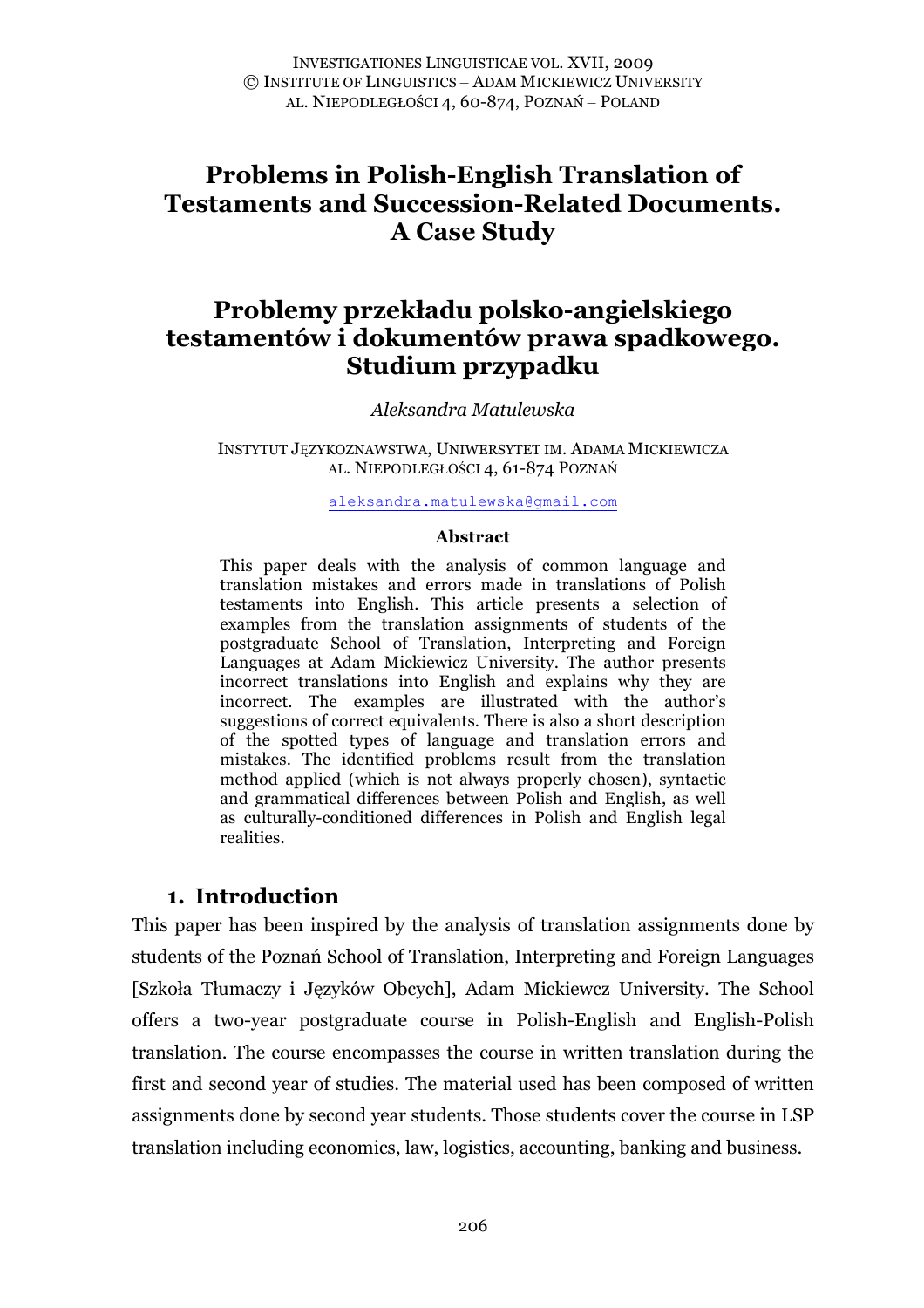## **2. The scope of the research**

The author analyzed 34 written translation assignments of students submitted by e-mail. The task was to translate a testament from Polish into English. The papers were gathered in the following academic years: (i) 2003-2004, (ii) 2004-2005, and (iii) 2005-2006. Out of 34 students only 4 graduated from non-philological studies that is: (i) accounting, (ii) law, (iii) European studies. The other students graduated from language studies mainly English studies, Colleges for Teachers of English, Applied Linguistics, Ethnolinguistics and linguistics-related studies. The conclusions concerning the problems connected with the translation of Polish testaments into English are a result of problems revealed during translation assignments done in a classroom and the error analysis done in the classroom after teacher's corrections. Only the most common mistakes and errors have been listed in this paper, that is occurring in at least 3 assignments.

## **3. The method used**

Each written assignment has been corrected. The corrections included the following: (i) grammatical, (ii) stylistic (mainly mixing registers), (iii) terminological, (iv) phraseological (with word collocations or the so-called word combinations), and (v) spelling and punctuation related problems.

## **4. Polish testaments and succession-related documents**

A testament is a document in which the testator is disposing of his estate (real and personal property) in the event of his death. In Poland we may distinguish three main types of testaments: (i) holographic testaments (handwritten testaments), (ii) alographic testaments and (iii) testaments in the form of a notarial deed. The main linguistic difference occurring between those types of testaments is the fact that holograph testaments are written in the first person singular and the language used is usually a quasilegal language unless they are written by a lawyer or a person using testament samples. On the other hand, the testaments executed in the allograph form and in the form of a notarial deed are written in the third person singular. Notarial testaments are always formulated in legal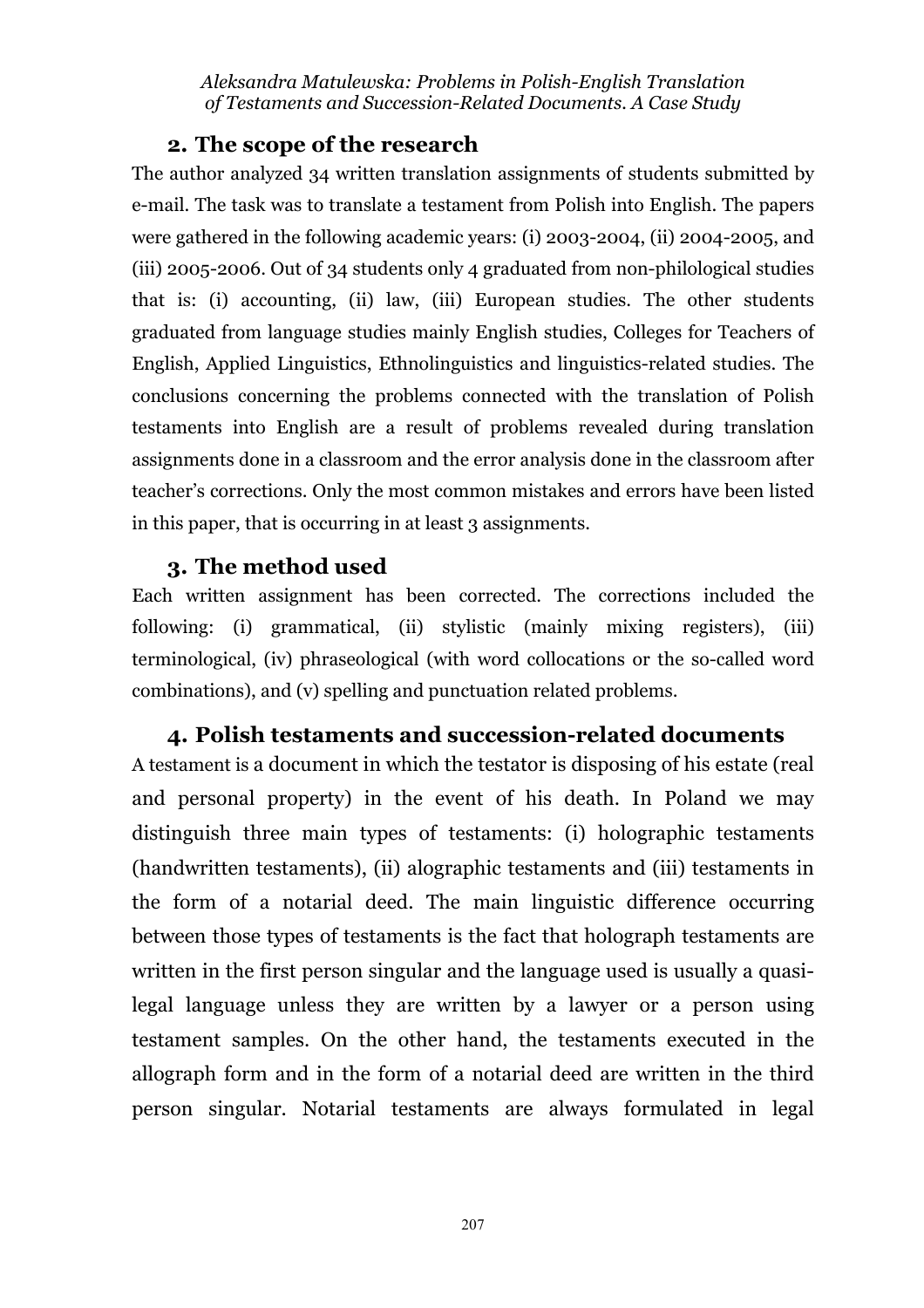language, whereas allograph testaments may be either written in legal language or quasi-legal language.

Apart from testaments, one of the most typical documents translated from Polish into English is called *Wniosek o stwierdzenie nabycia spadku* (*Petition to have the acquisition of the estate ascertained*).

## **4.1. Common errors**

The errors presented below are the so-called common errors that is errors which appeared in the students' assignments more than once. The punctuation and spelling errors have not been taken into consideration here as in general they did not depend on the genre of the text.

#### **Grammatical errors**

Grammatical problems usually include inflexion errors (e.g. incorrect stem or desinence) and incorrect syntax (e.g. government, concord, prepositions, or word order). Among the most typical errors which may be found in Polish-English translations of testaments into Polish are (i) problems with prepositions, (ii) reported speech, (iii) sequence of tenses, (iv) causative have, (v) articles, (vi) tenses (especially mixing past simple with present perfect). The majority of those errors result from the interference of Polish into English.

#### Example 1

We read in the original:

Syna Stefana Adamowicza zobowiązuje do urządzenia mu pogrzebu i postawieniu mu nagrobka według zwyczajów miejscowych.

#### The common error was:

The son, Stefan Adamowicz, shall arrange for the Testator's funeral and **shall erect a tombstone** according to the local customs.

Students as a rule forgot to apply the typical grammatical structure used in English, that is to say *causative have*, to express that someone is supposed to employ someone else to do something for him. Thus, the proper version should be:

The son, Stefan Adamowicz, shall arrange for the Testator's funeral and **shall have a tombstone erected** according to the local customs.

This error results from the fact that in Polish language the shared knowledge allows Polish speakers to deduce that the son is not expected to erect a tombstone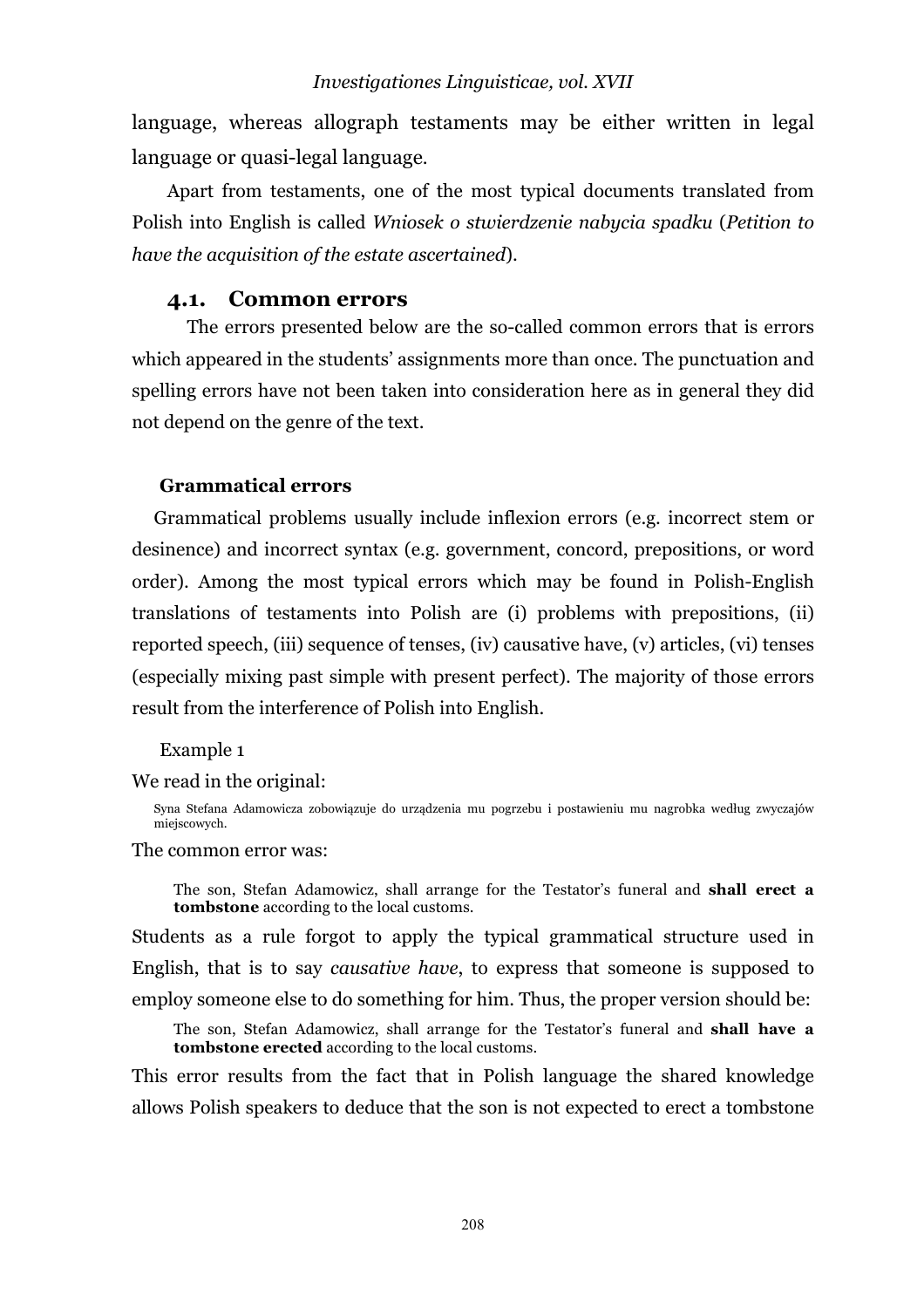himself but he is to pay for the erection of the tombstone by a hired specialist. The surface structure of the utterance, however, does not reveal that meaning.

Example 2

The second group of problems is connected with prepositions.

Marian Adamowicz powołuje do spadku dzieci swoje: ...

Students' version was:

Marian Adamowicz calls **in** succession his children: ...

#### should be:

Marian Adamowicz calls **to** succession his children: ...

#### Example 3

#### Another problem was connected with the same syntagm:

Marian Adamowicz powołuje do spadku dzieci swoje: a) Janinę Cegiełkowską, zam. w Częstochowie przy ulicy Kościelnej nr 5 m. 2, w  $\frac{1}{4}$  (jednej czwartej części i b) Stefana Adamowicza, zam. w Krakowie przy ulicy Wyspiańskiego nr 6 m. 2, w ¾ (trzech czwartych) częściach, zobowiązując tego ostatniego do wypłacenia pozostałym jego dzieciom: Zofii Jankowskiej, zam. w Warszawie przy ulicy Anielewicza 5 m. 4, i Michałowi Adamowiczowi, zam. w Poznaniu przy ulicy Długiej nr 8 m. 20, po 50.000 zł (pięćdziesiąt tysięcy).

#### Students' version was:

Marian Adamowicz calls to succession his children (i) Janina Cegiełkowska residing at ul. Kościelna 5 flat 2 **in** one fourth part and (ii) Stefan Adamowicy residing at ul. Wyspiańskiego 6 flat 2 **in** three fourth **part**, obliging the latter to pay to his other children, that is Zofia Jankowska, residing at ul. Anielewicza 5 flat 4 in Warsaw and Michał Adamowicz, residing at ul. Długa 8 flat 20 fifty thousand zlotys each.

#### Instead of

Marian Adamowicz calls to succession his children (i) Janina Cegiełkowska residing at ul. Kościelna 5 flat 2 **to** one fourth part and (ii) Stefan Adamowicy residing at ul. Wyspiańskiego 6 flat 2 **to** three fourth **parts**, obligiong the latter to pay to his other children, that is Zofia Jankowska, residing at ul. Anielewicza 5 flat 4 in Warsaw and Michał Adamowicz, residing at ul. Długa 8 flat 20 fifty thousand zlotys each.

Two errors can be spotted in the above example. One is prepositional one (*call to succession*) and the other one is connected with putting fractions in words (*one fourth part* but *two fourth parts*). The second problem is related with the interference of Polish (a calque of the Polish noun in singular)

#### Example 4

In the original we read:

Gdyby osoby powołane do spadku albo jedna z nich nie chciały lub nie mogły być spadkobiercami, do spadku lub jego części na ich miejsce powołuje wnuka Feliks Nowaka, zam. w Krakowie przy ulicy Nowotki 6 m.1.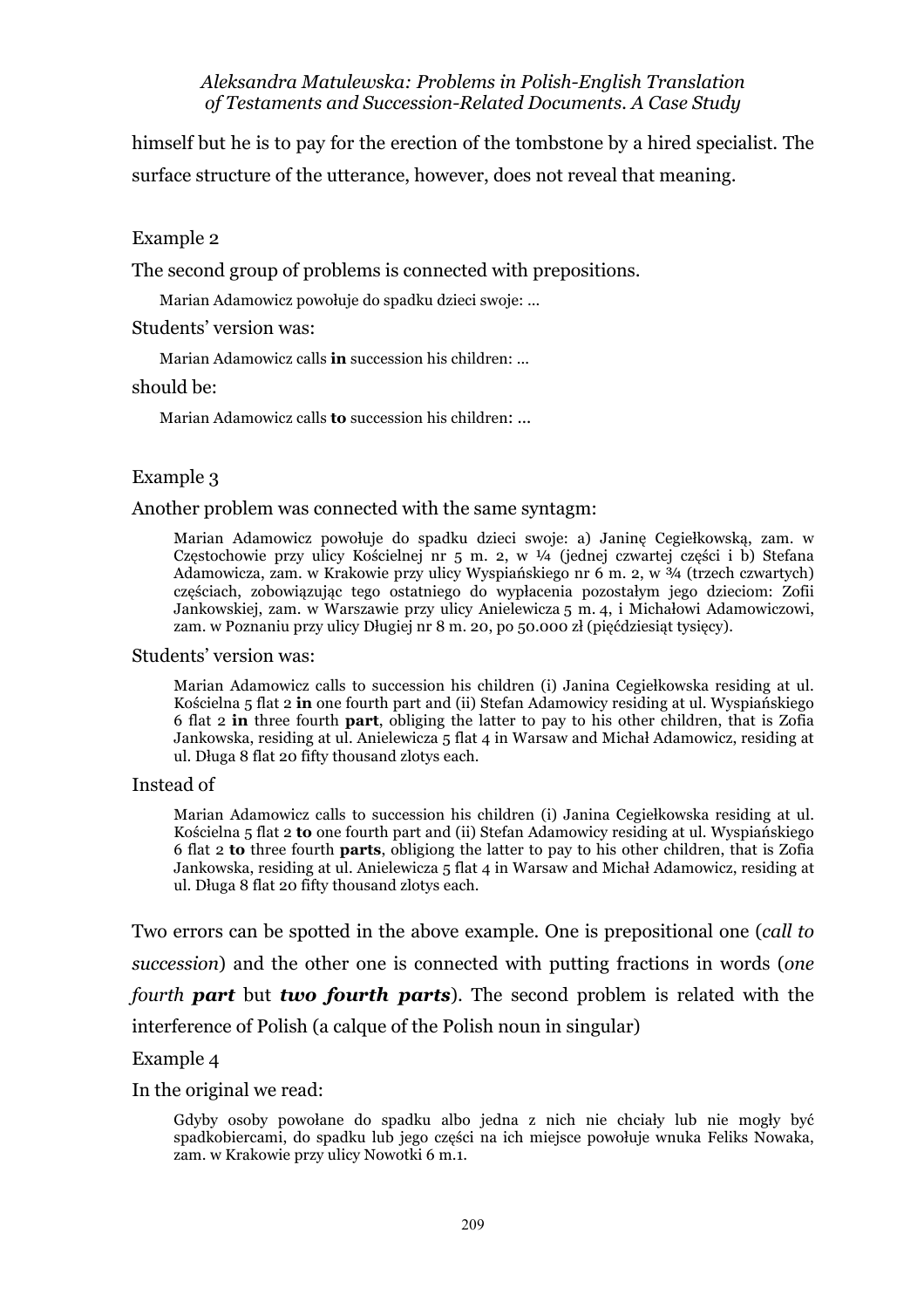The student's version was:

If any person or persons called to succession **would not want** or could not be successors, the Testator calls to succession or its part in their place and stead his grandson, Feliks Nowak, residing at ul. Nowotki 6 flat 1 in Kraków.

The correct version should be:

If any person or persons called to succession **did not want** or could not be successors, the Testator calls to succession or its part in their place and stead his grandson, Feliks Nowak, residing at ul. Nowotki 6 flat 1 in Kraków.

In this case we have a second conditional sentence mixed with the zero conditional sentence, that is to say the improbable but still possible condition (that is renouncing succession) and the decision of the testator. The problem is probably a result of the fact that the hypothetical sentences in which in Polish we encounter a particle *by*, in English we often use *would*. However, in this case it is not a typical hypothetical sentence, but a conditional sentence.

## Example 5

Another grammatical error is connected with the usage of articles. Articles, in general, turn out to be very troublesome for Poles. In the case of testaments the problem was connected with articles preceding the noun describing the function after the verb *powoływać* '*appoint*'.

In the original we read:

Na wykonawcę tego testamentu powołuje żonę swoją Bożenę Adamowicz, a w razie jej śmierci – syna Stefana Adamowicza.

Students' version was:

The testator appoints his wife Bożena Adamowicz an executrix of this testament, and in the event of her death he appoints his son, Stefan Adamowicz, an executor.

instead of

The testator appoints his wife Bożena Adamowicz executrix of this testament, and in the event of her death he appoints his son, Stefan Adamowicz, executor.

## **Terminological problems**

The majority of terminological problems result from the fact that translators do not know the terminology typical of a given language for special purposes and supply the terminology known from a colloquial language or fail to understand the source text as a result of their ignorance. The moment the translator realizes that he fails to understand the text he should seek the definition of the term which would enable him grasping the meaning of the message. However, many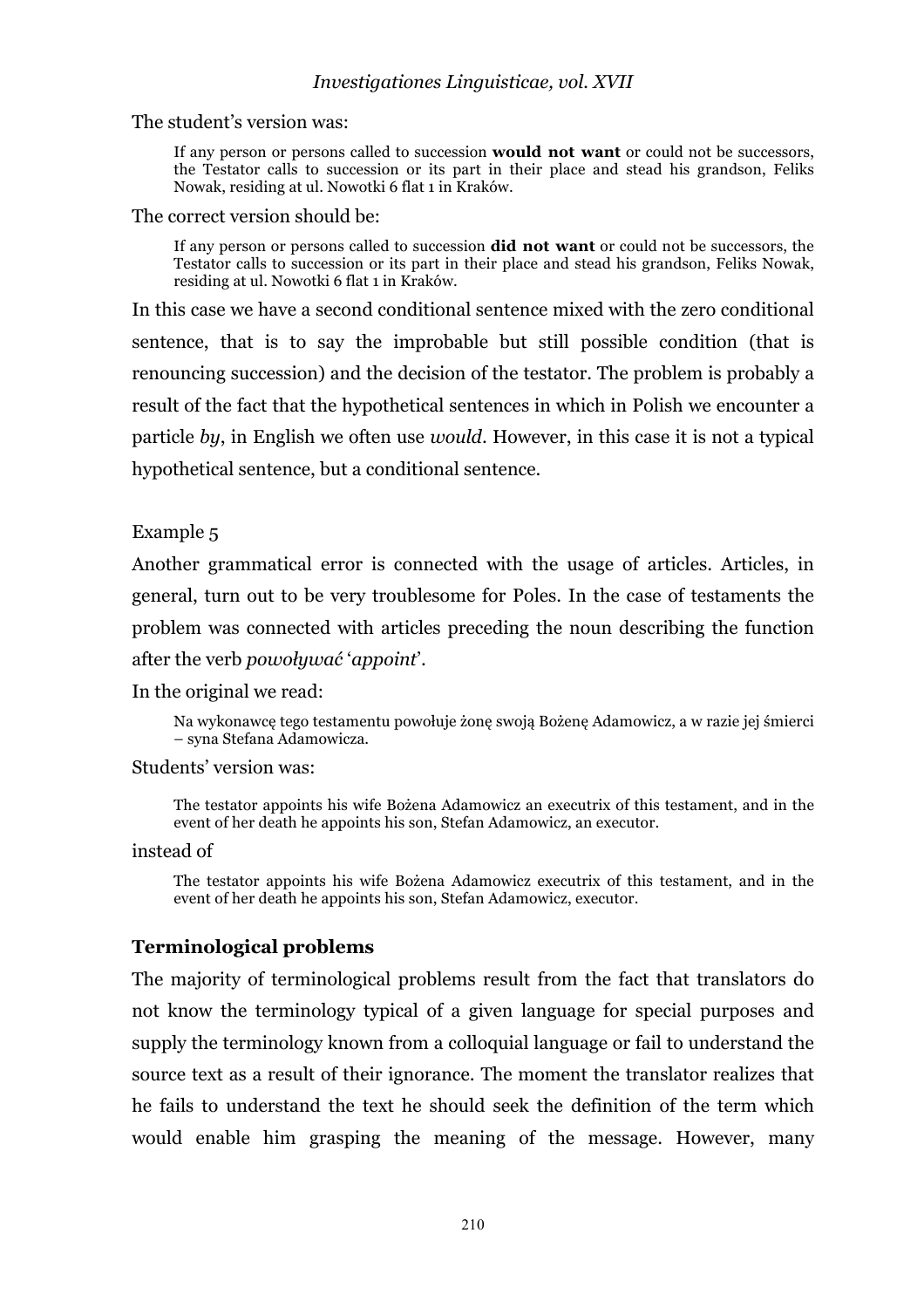translation trainees fail to do so and instead they resort to bilingual dictionaries and chose one of the suggested words at random. The result may be very farreaching in some cases if the meaning of the message is changed significantly. If the meaning may still be deduced from the context the consequences are not so severe.

#### Example 6

Terminological problems were mostly connected with mixing the meaning of words spelled in a similar way in colloquial and legal languages e.g. the Polish noun *rozrządzenie* [disposition] was understood as *rozporządzenie* [instructions, order] thus in the students version we may read:

Wartość tego rozrządzenia szacuje na 200.000 zł (dwieście tysięcy).

#### Students' version was:

The value of this instruction is estimated at two hundred thousand Polish zlotys (PLN 200,000).

Instead of

The value of this disposition is estimated at two hundred thousand Polish zlotys (PLN 200,000).

### Example 7

The next set of errors was connected with the fact that the gender of nouns in Polish and English legal language is not always correspondent. In Polish language of testaments there is only the masculine used for the following nouns: *wykonawca* [*executor*], *zarządca masy spadku* [*administrator*], *spadkodawca* [*testator*]. However, in English a male is appointed *executor*/*administrator/testator*, but a female is appointed *executrix*/*administratrix/testatrix*. The main problem spotted in students' assignments was the following translation:

The testator appoints his wife Bożena Adamowicz **executor** of this testament, and in the event of her death he appoints his son, Stefan Adamowicz, executor.

#### Instead of

The testator appoints his wife Bożena Adamowicz **executrix** of this testament, and in the event of her death he appoints his son, Stefan Adamowicz, executor.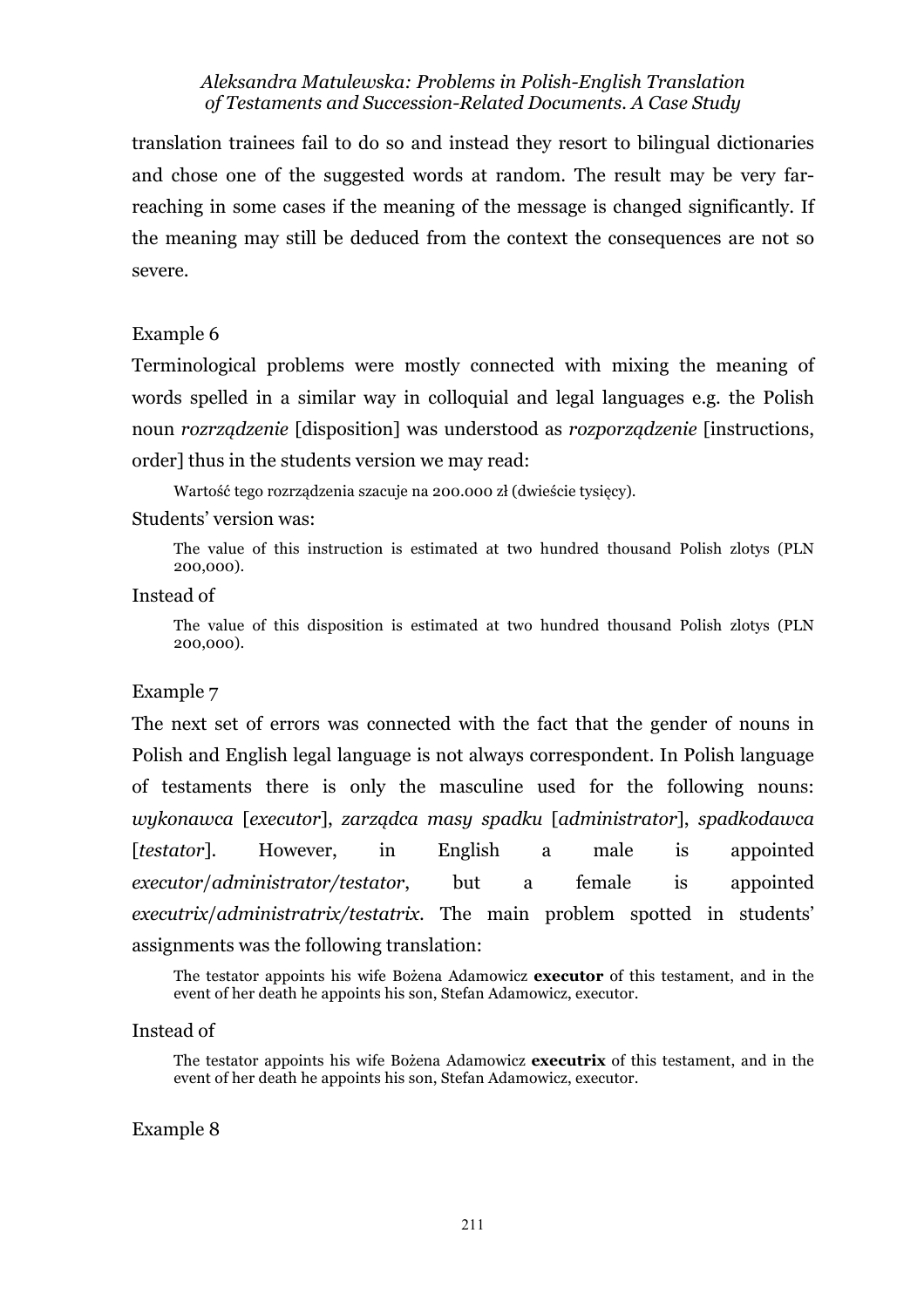## *Investigationes Linguisticae, vol. XVII*

One of the most serious problems is connected with words and phrases the meaning of which is not defined. Such words and syntagms are understood intuitively and if a translator is now well acquainted with legal language, he may easily make a mistake. One of such syntagms is *zwyczaj lokalny* which was translated by students as *local tradition* instead of *local custom*.

### Example 9

Students also often mixed English terms: *proper conduct* and *morals*. *Proper conduct* means a mode or standard of personal behavior which is usually based on moral principles. The equivalent for *proper conduct* are Polish terms: *właściwe/stosowne zachowanie*, *właściwe/stosowne postępowanie*. *Morals* means the moral practices of an individual, his habits of life or modes of conduct. The equivalent for *morals* are Polish terms: *morale*, *moralność*.

### Example 10

The noun *nagrobek* has also turned out to be troublesome. In Polish the noun means the stone put on a grave to commemorate the deceased. The English equivalent is a *tombstone* or a *gravestone*. However students used the noun *tomb* [*grobowiec*] which in turn means a structure erected at the graveyards in the form of a crypt.

## Example 11

*Convalescence* is the process of gradual recovery of health and strength after a disease or the time which passes between the subsidence of a disease and complete restoration to health. It is also defined in medicine as the stage of recovery from an illness, operation, or injury. Whereas *recuperation* is the process of recovery, restoration to health or strength and mental and emotional vigor. Bothe terms are translated into Polish as *rekonwalescencja*, *powrót do zdrowia*. The testator mentiones in the testament that *rekonwalescencja* was a result of his being operated on. Thus the correct term in this context would be *convalescence* rather than *recuperation* or *regaining health.*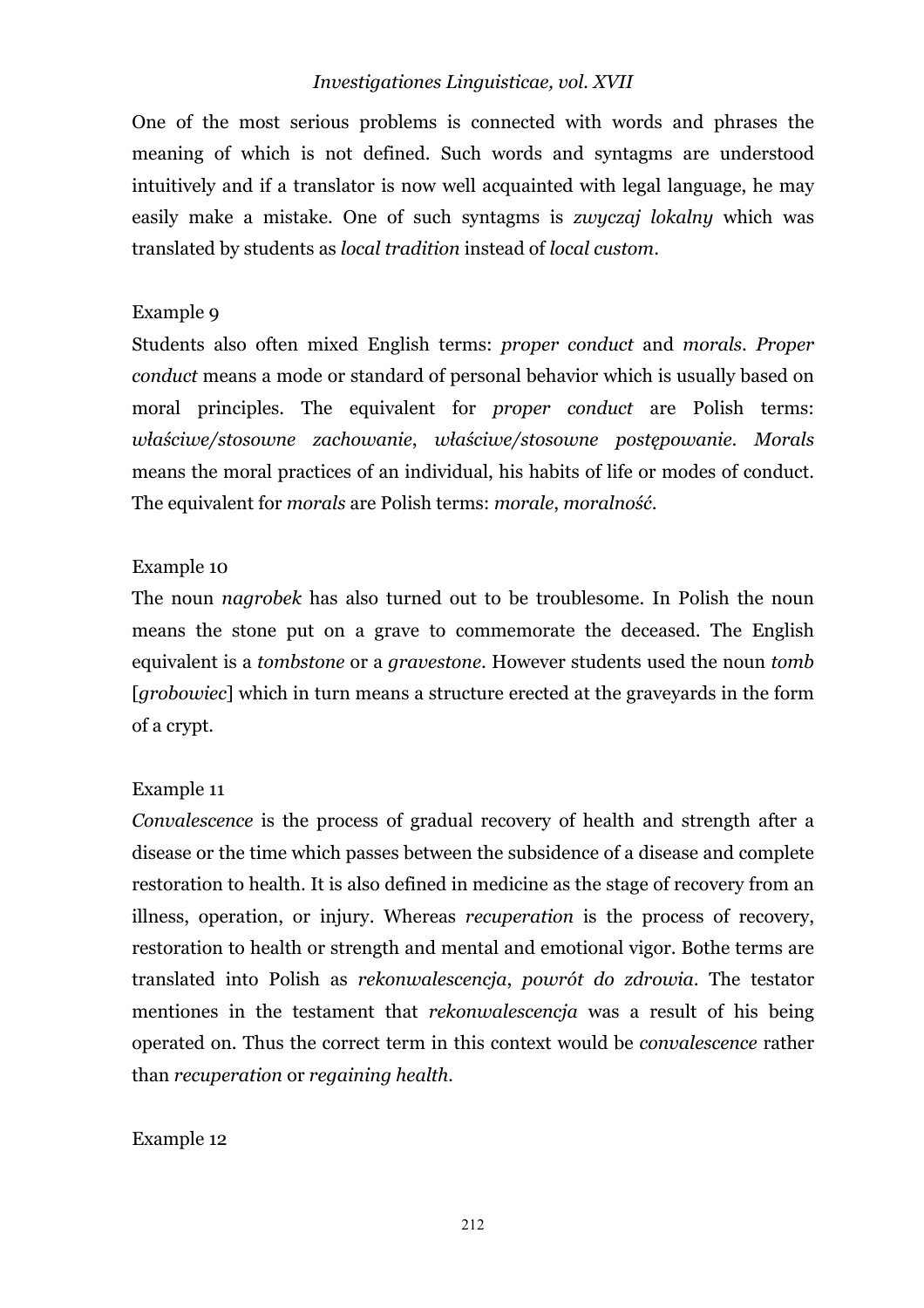The syntagm *z domu* + surname was usually translated as *family name*. Nearly none of the students used the analogous French borrowing typical of English testaments that is to say: *née* for females and *né* for males.

### Example 13

Two often mixed terms are: *property* and *estate*. *Property* is rather the equivalent for Polish term *mienie*, whereas *estate* is the equivalent of the Polish term *masa spadku* or *cały majątek spadkodawcy* in succession related documents.

### Example 14

In the part of the notarial deed in which the particulars of the person appearing before a notary are given (in Polish this part is called *komparycja*) there is always the following formulaic sentence used:

Tożsamość stawającego ustalono na podstawie okazanego dowodu osobistego, którego seria i numer zostały wymienione przy nazwisku.

which is usually translated in the following manner:

The identity of the appearing person **was established** on the basis of the identity document, the series and number of which have been given next to the name of the Testator.

The problem is that the collocation *ustalić tożsamość* in Polish may refer to two situations: (i) the establishment of the identity in the case of the deceased person and (ii) the verification of the identity on the basis of the identity documents or consultations with witnesses. Thus, the sentence should be translated in the following way:

The identity of the appearing person **was verified** on the basis of the identity document, the series and number of which have been given next to the name of the Testator.

#### **Phraseological errors**

Phraseological errors result from the change of the composition of a phraseological unit. The change may sometimes lead to the change of meaning. It is usually assumed that "creating collocations is an instinctive act in a native language" (Dzierżanowska 1988: 32). However, it does not seem to work that way in a foreign language or in languages for special purposes (LSP).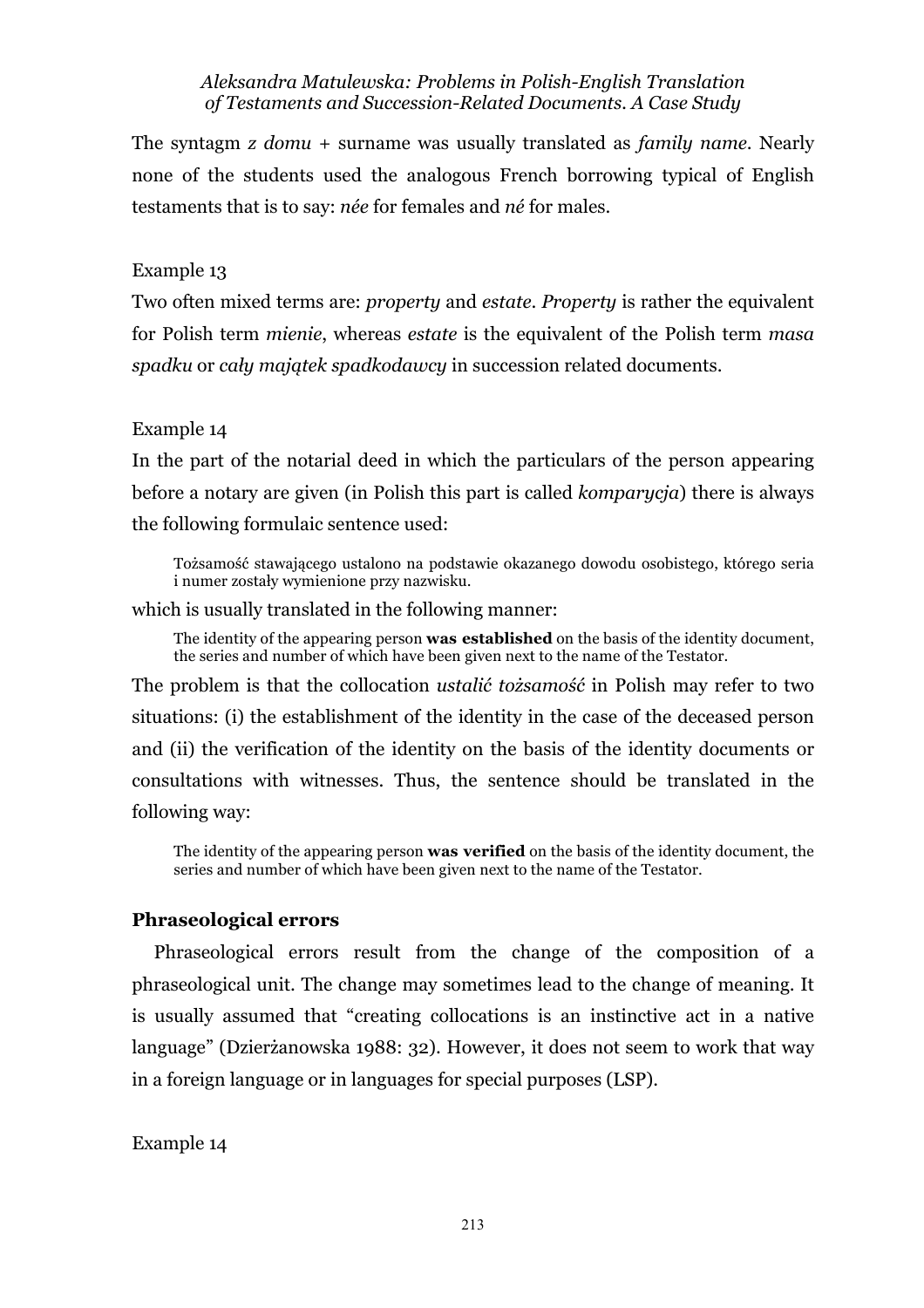## *Investigationes Linguisticae, vol. XVII*

The collocation *postawić nagrobek* was often translated in the following way: *to establish a tombstone* or *to set a tombstone* instead of *to erect a tombstone*. The problem most probably resulted from the fact that instead of using dictionaries of word collocations students referred to bilingual dictionaries and checked the verb: *stawiać*, *postawić*, *ustawić*, or *instalować*.

## Example 15

The Polish noun *paragraf* was translated as *item* which is rather the equivalent for the noun *pozycja* in reference to statutory instruments instead of a sourcelanguage oriented equivalent for *paragraph* or a target-language oriented equivalent for *sub-section*.

## Example 16

Two Polish syntagms (i) *w pełni władz umysłowych* and (ii) *w pełni świadom (swoich czynów)* are equivalents of an English synonymous string *being of sound mind and* memory. However, students translated the phrase literally and created a syntagm: *with full awareness*. In this particular case the strategy of providing source-language oriented equivalents was not justifiable because if in the target language there is a term with the same meaning and having a long-lasting tradition (which is understood here as a long-lasting tradition of interpretation/construction), the translator should employ it. The creation of neologisms is justified only when the existing term differs in its meaning from the term used in the original text, or if there is no equivalent for the term at all.

## **Stylistic errors**

Stylistic problems are usually connected with using inappropriate style (stylistic inadequacy). In the case of testaments which are formulated in legal language or quasi-legal language, the translation of this specific genre of texts requires the usage of the proper stylistic means. If translators do not know the difference between colloquial, quasi-legal and legal languages, they often subconsciously make numerous stylistic errors.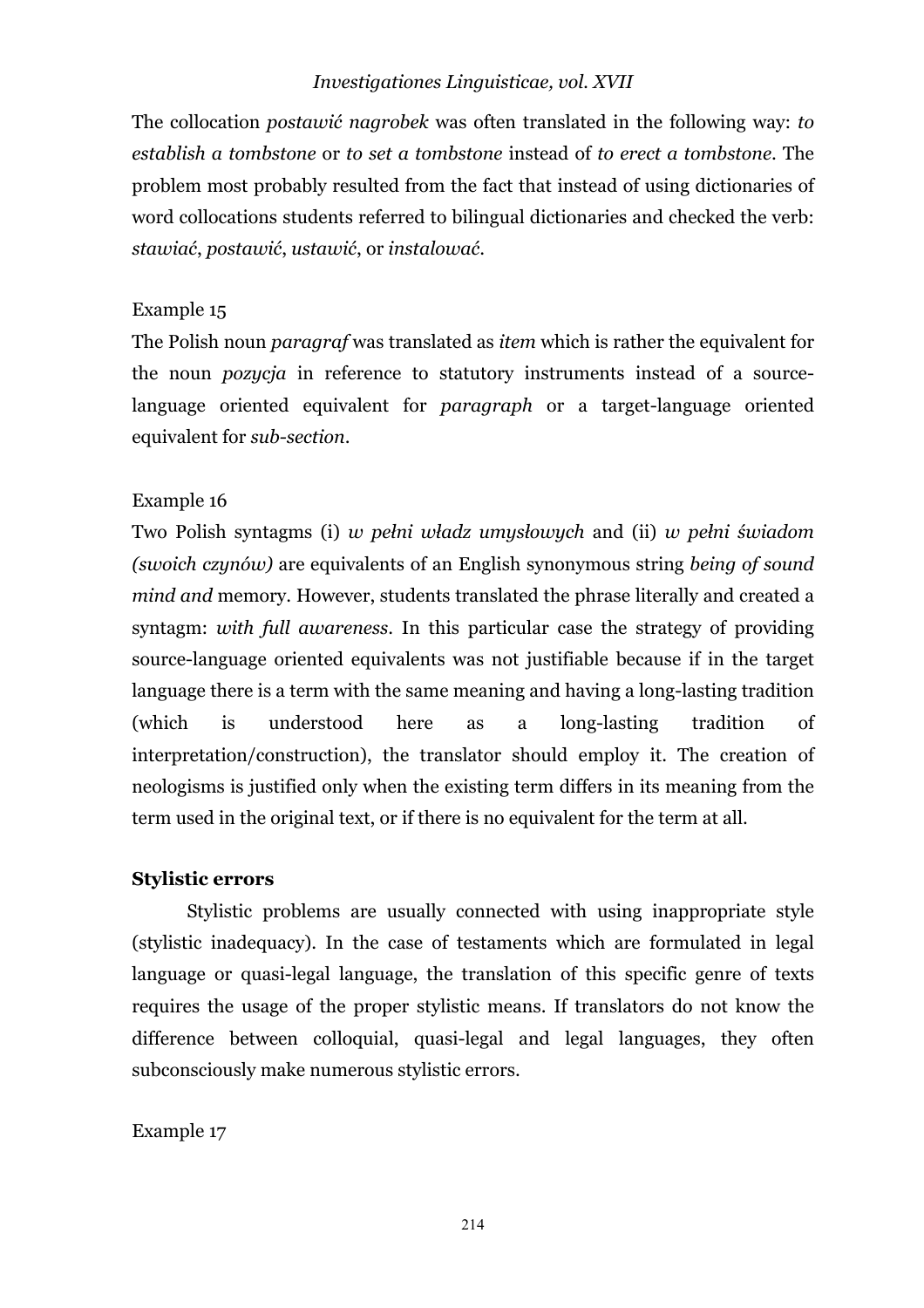Many students had problems concerning Polish sentences with the subject of the sentence hidden. In Polish it is possible to omit the subject of the sentence. In the testament in question which was in the form of the notarial deed there are numerous verbs in third person singular specifying the acts done by the testator, e.g. *powołuje* [*appoints*], *szacuje* [*estimates*], *zobowiązuje* [*obliges*]. In English it is necessary to supply the subject in sentences. What is more, traditionally in texts formulated in languages for special purposes such as testaments, contracts, petitions, judgments, etc. the noun or the noun and the name are used instead of personal pronouns. However, many students trying to avoid terminological repetitions, which is considered a prerequisite of a good style in Poland in essays, used a personal pronoun (that is *he*) instead of the noun *the testator*.

## Example 18

The sentence *oświadczam, że jestem w pełni władz umysłowych* was translated as *I hereby express being of sound mind and memory* which was not correct. The correct version should be: *I hereby declare being of sound mind and memory*.

## Example 19

The Polish verb *oświadczać* in many English legal texts has an equivalent to *represent*. However, the verb to *represent* is associated with the Polish verb *reprezentować*. The verbs which are used in the colloquial language to express the meaning of *oświadczać* are to *state*, to *declare*, to *assert*, to *express*. Thus, in many translations instead of to *represent* we may encounter to *declare*.

## **5. Concluding remarks**

To sum up, it should be stressed that the errors and mistakes which in some cases lead to the low quality of translations in the case of students are conditioned by:

- (i) failure to observe the translation procedure,
- (ii) ignoring professional training,
- (iii) lack of financial liability in the case of students' assignments,
- (iv) the differences between English and Polish legal realities,